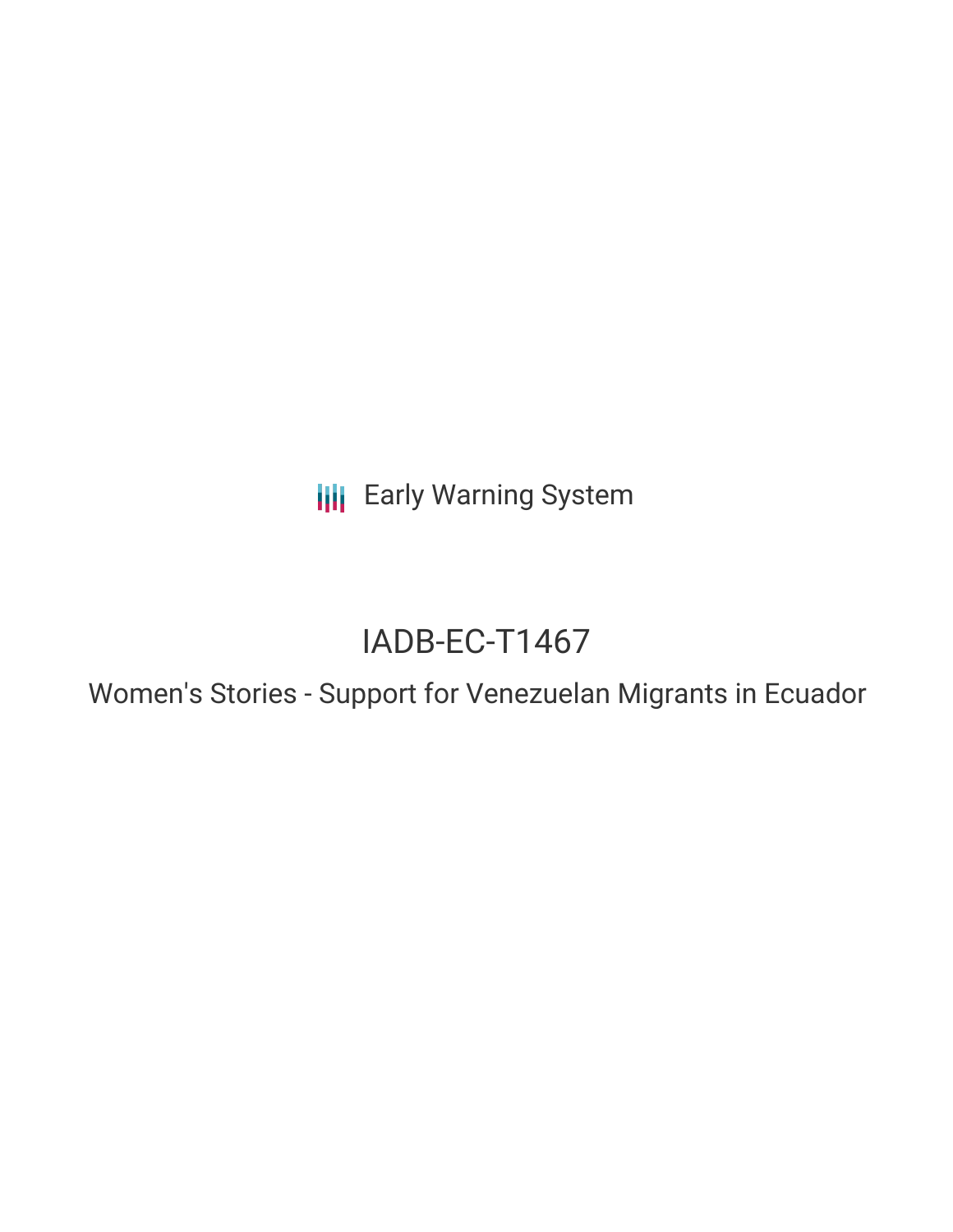

# **Quick Facts**

| <b>Countries</b>               | Ecuador                                      |
|--------------------------------|----------------------------------------------|
| <b>Financial Institutions</b>  | Inter-American Development Bank (IADB)       |
| <b>Status</b>                  | Active                                       |
| <b>Bank Risk Rating</b>        | U                                            |
| <b>Voting Date</b>             | 2022-03-31                                   |
| <b>Borrower</b>                | Government of Ecuador                        |
| <b>Sectors</b>                 | Humanitarian Response, Technical Cooperation |
| <b>Investment Type(s)</b>      | <b>Advisory Services</b>                     |
| <b>Investment Amount (USD)</b> | $$0.15$ million                              |
| <b>Project Cost (USD)</b>      | $$0.18$ million                              |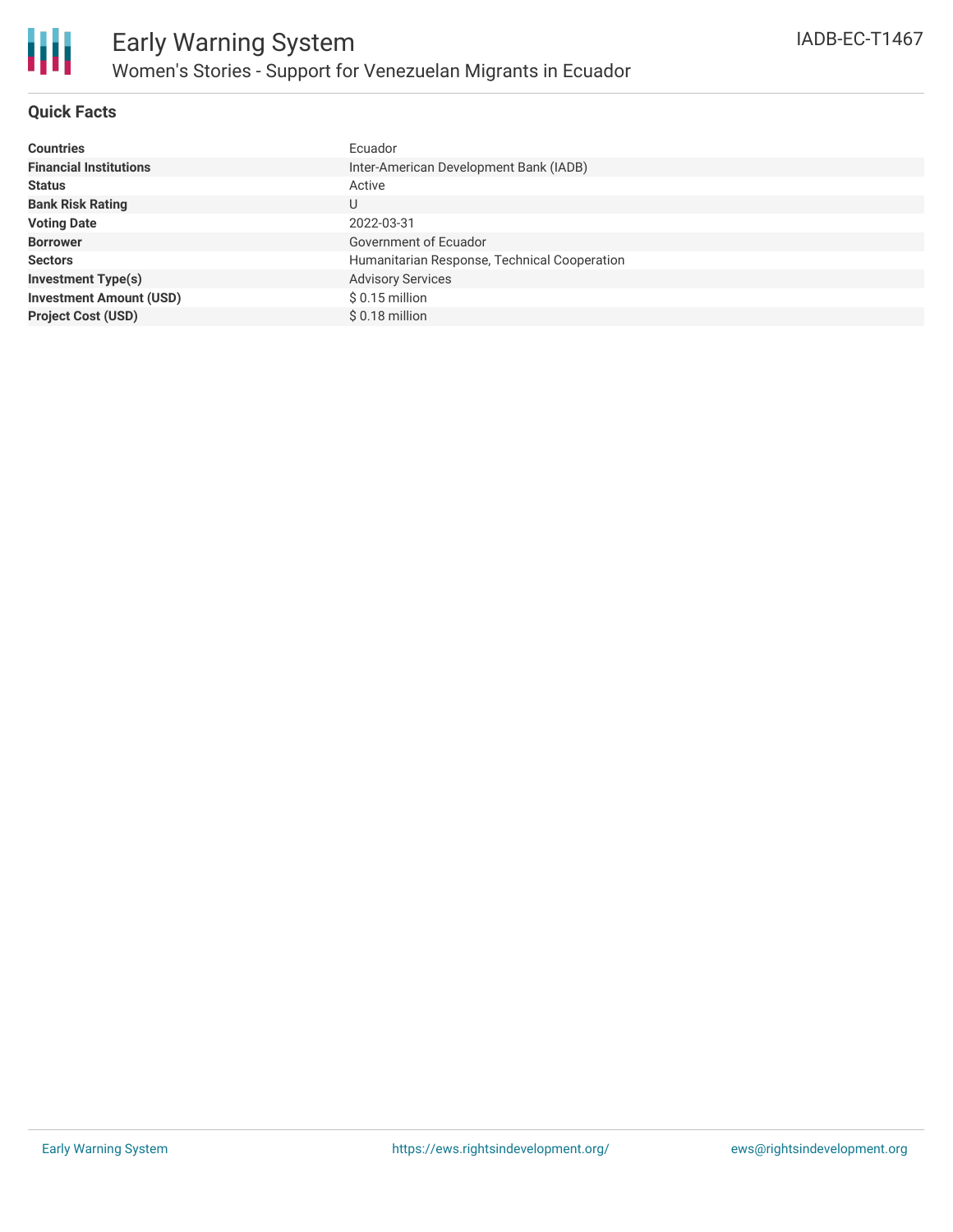

# **Project Description**

This solution will seek to strengthen and scale the work promoted by the organization 'Las Reinas Pepiadas' in Ecuador since 2018 for the social and economic inclusion of Venezuelan migrants, seeking to generate a safe migratory route and support women and their families. This solution will develop 3 main activities: (i) Strengthen and scale a safe space for exchange and communication, through digital tools, to raise awareness and generate connections between women who live or lived through forced migration and whose rights were violated; (ii) Support training and skills development for female empowerment and the creation of opportunities that allow for economic and social development of migrants and women from receiving communities; and (iii) Expand information channels for access to means of support that offer protection from gender-based violence. This solution will seek to directly benefit 150 women in 18 months of implementation (womenVenezuelan migrants or refugees and vulnerable women from host communities) and about 500 family members as indirect beneficiaries. The profile of these beneficiary women is mainly young people frombetween 18 and 35 years old.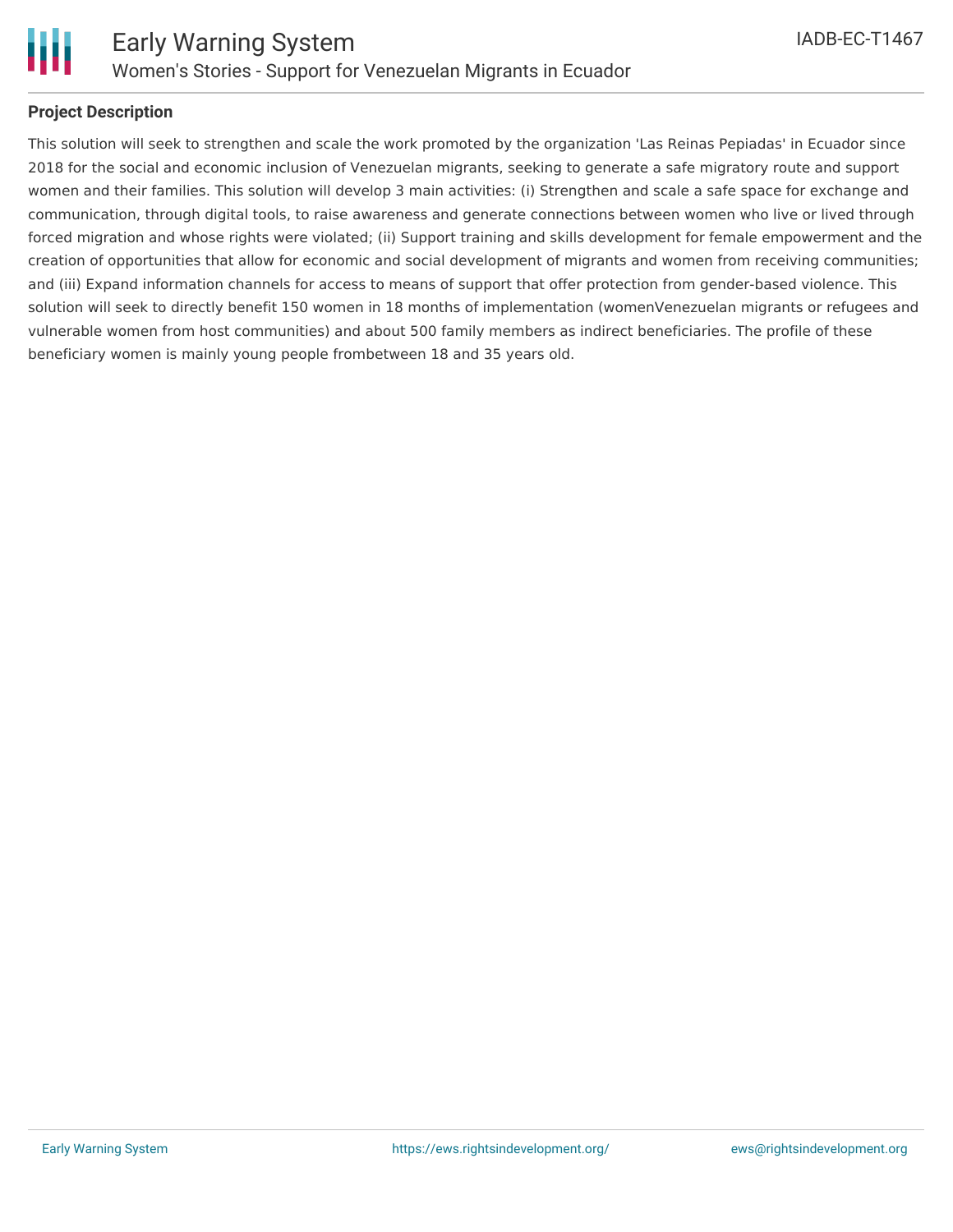

#### **Investment Description**

• Inter-American Development Bank (IADB)

The country's counterpart amount to USD 30,000.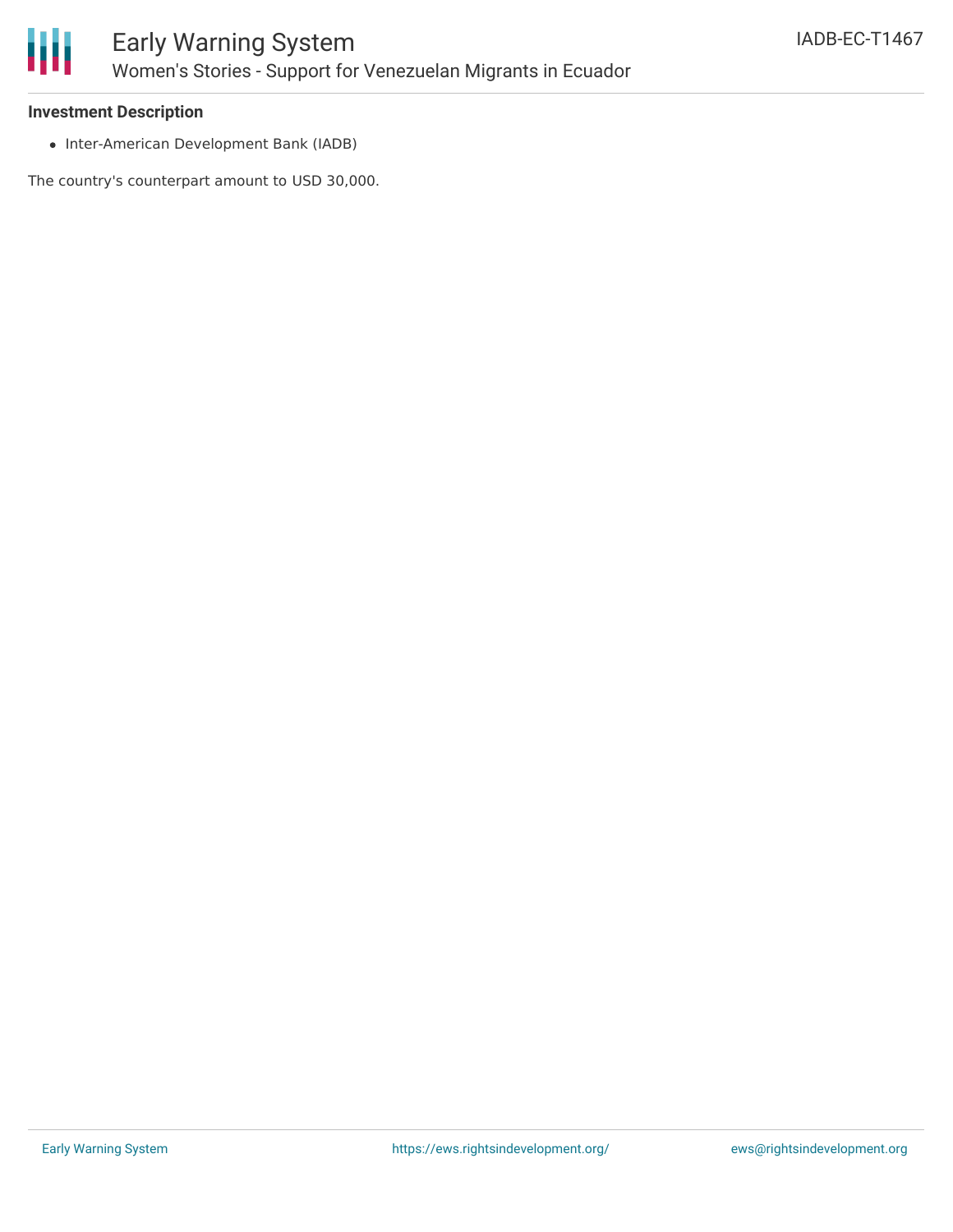

# **Contact Information**

#### ACCOUNTABILITY MECHANISM OF IADB

The Independent Consultation and Investigation Mechanism (MICI) is the independent complaint mechanism and fact-finding body for people who have been or are likely to be adversely affected by an Inter-American Development Bank (IDB) or Inter-American Investment Corporation (IIC)-funded project. If you submit a complaint to MICI, they may assist you in addressing the problems you raised through a dispute-resolution process with those implementing the project and/or through an investigation to assess whether the IDB or IIC is following its own policies for preventing or mitigating harm to people or the environment. You can submit a complaint by sending an email to MICI@iadb.org. You can learn more about the MICI and how to file a complaint at http://www.iadb.org/en/mici/mici,1752.html (in English) or http://www.iadb.org/es/mici/mici,1752.html (Spanish).